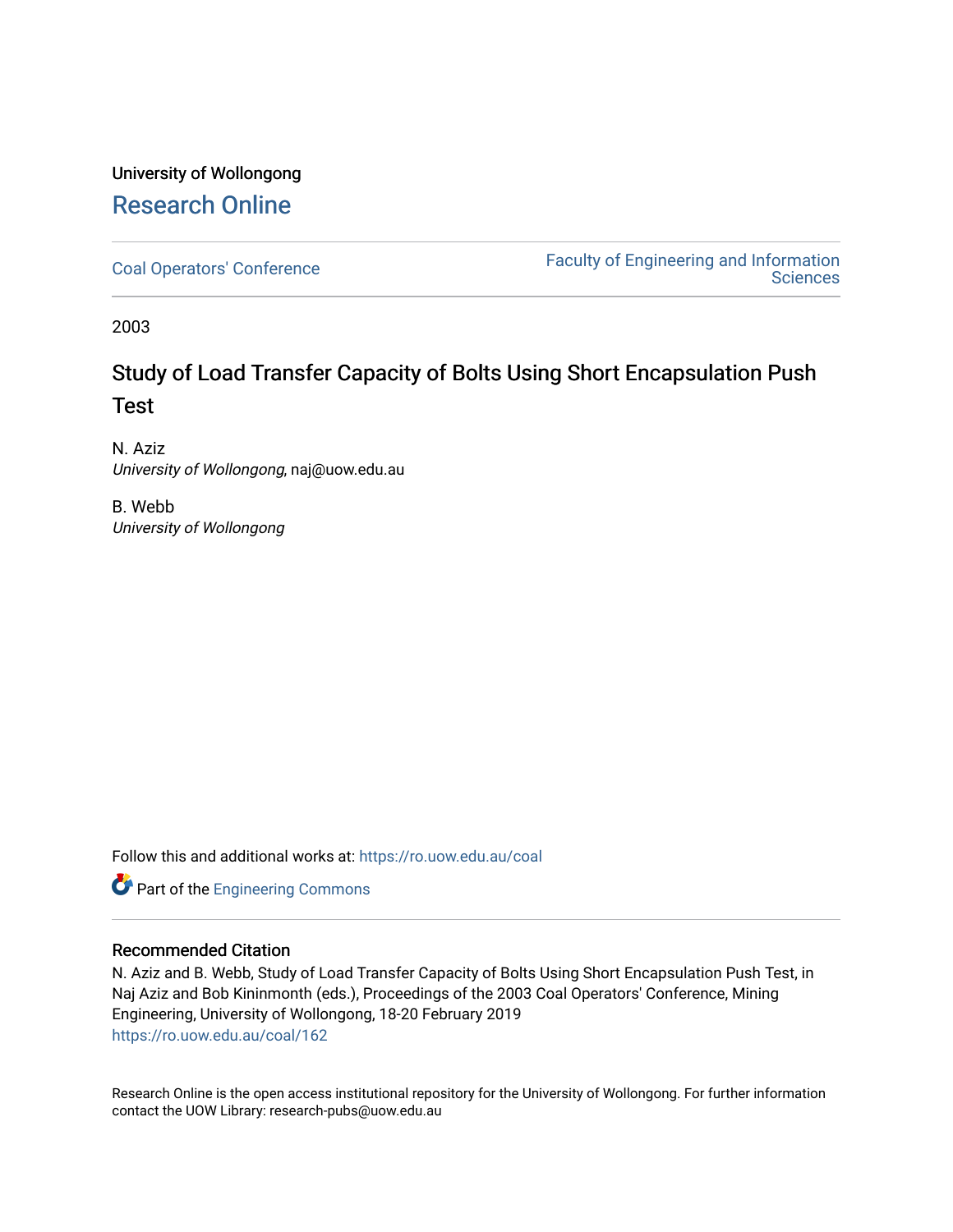# **STUDY OF LOAD TRANSFER CAPACITY OF BOLTS USING SHORT ENCAPSULATION PUSH TEST**

## **Naj Aziz 1 and Benjamin Webb 1**

*ABSTRACT*: A series of laboratory experiments were conducted on a variety of bolt types to examine the load transfer capacities of different profiled bolts in short encapsulation push testing. A 70 mm section of 150 mm long bolt specimen was anchored in a 70 mm long stainless steel tube using full resin encapsulation. Six types of different profiled bolts and two non - profiled bolts were tested. Bolts with higher profile were in general found to have greater shearing resistance and higher stiffness than low profile bolts. Widely spaced profiles allow greater displacement at peak shear strength, and bolts with no profiles produced very little load transfer capability. Rough surfaced plain bolts showed a significant load transfer capability in comparison to a factory supplied smooth surface bolt which supports the belief that rusted bolts have higher load transfer capability that un-rusted bolt surfaces.

#### **INTRODUCTION**

In the third Australian Coal Operators Conference, Coal 2002 (Aziz, 2002) discussed the load transfer capacity of bolt surface profile under Constant Normal Stiffness conditions (CNS). The main findings from the study were that bolts with deeper rib profiles offered higher shear resistance at low normal stress conditions while bolts with closer rib spacing offered higher shear resistance at high normal shear stress conditions. Also it was found that the peak shear stress occurred at 60 % of the profile spacing. In continuation of the work on the subject a number of studies were undertaken to examine the load transfer capacities of different profiled bolts using three different approaches. One such method involves the use of the Short Encapsulation Push Test. Unlike the tests under CNS conditions, the short encapsulation test is carried out under Constant Normal Load conditions (CNL) provided by the walls of the steel cylinder.

Questions are often asked as to why some bolts have higher and wider spaced profiles while others have shallow and narrow spaced profiles and how does each type react in different ground conditions? The answer to this question depends upon the method of testing. The most common methods used, such, as the short encapsulation pull test have no way of identifying scientifically the role of profile configuration on the load transfer characteristics of the bolt. The conventional short encapsulation test tends to suffer from a variety of operational and inherent defects, which make it difficult to produce repeatable results. Also, the short encapsulation pull test is conducted under CNL condition which generally ignore the changing nature of the confining load due to relative resin /bolt surface displacement. The only effective method of characterising the bolt profile influence is to conduct the tests under CNS conditions. Short encapsulation push test can be considered as a suitable method to examine the influence of profile configuration on load transfer capacity as the technique can be used under a controlled environment which can overcome many of the well known problems associated with the conventional short encapsulation pull testing method, even though the method embraces the principle of CNL conditions.

### **SHORT ENCAPSULATION PUSH TESTING**

Figure 1 shows the details of the Short Encapsulation Test Cell. The cell is 75 mm long, which is 50% greater than that reported by Fabjanczyk and Tarrant(1992). The longer length cell was selected in order to permit a sufficient number of bolt surface profiles to be encapsulated in the cell. The cell consists of a machined steel cylinder with an internal groove. The groove provides grip for the encapsulation medium and prevents premature failure on the cylinder / resin interface. As opposed to pull testing, push testing involves the pushing the bolt under constant normal load conditions through the hardened resin. With the use of a digital load cell and extensometer, a full load / displacement history could be obtained. A total of 20 cells were prepared for the study.

 $\overline{a}$ 

<sup>1</sup>  *University of Wollongong*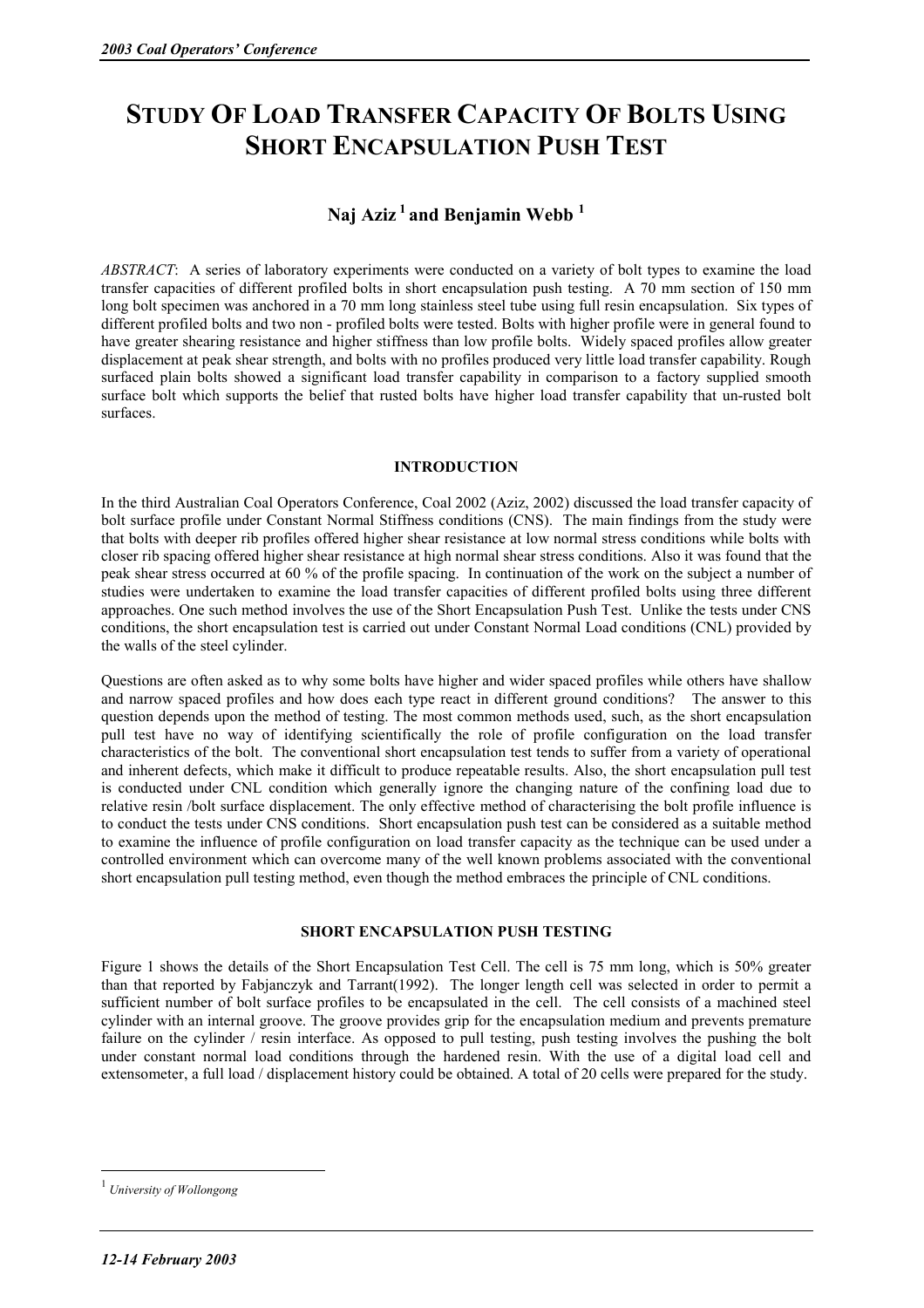

**FIG. 1 - Push test cell** 

#### **ROCK BOLT SAMPLE PREPARATION**

Six types of profiled bolts and two versions of plain surface bolts were selected for the study. The first four types of the profiled bolts are Australian manufactured and widely used in Australian mines. The other two profiled types included an overseas bolt and a locally developed new bolt, yet to be marketed in Australia. The surface bolts consisted of a factory supplied bolt which was not yet profiled and a profiled bolt whose profiles were machined off in the laboratory. Table 1 shows the details of each tested bolt. For wider application in Australian mining industry, the first four bolts, namely Bolt Types T1 to T4 were called popular bolts, and the rest consisted of two profiled bolts and two plain surface bolts identified as additional bolts. For obvious reasons all the bolt types were given identification designations.

The rock bolt samples were each cut to lengths of 120mm using a mechanised saw. The equal lengths ensured that all the samples of the same type had an equivalent number of profile ribs and that the ends of each sample were square. All bolts were encapsulated into the push test cells using Fosroc PB1 Mix and Pour resin grout. The uniaxial compressive strength and shear strength of the resin used for the tests were in the order of 70 MPa and 16 MPa respectively. The encapsulated samples were allowed to harden for a minimum of seven days before being tested.

The general arrangement for testing is shown in Figure 2. Information on the load/displacement was monitored on a PC, connected to a Load call and an LVDT of the loading system via a data logger.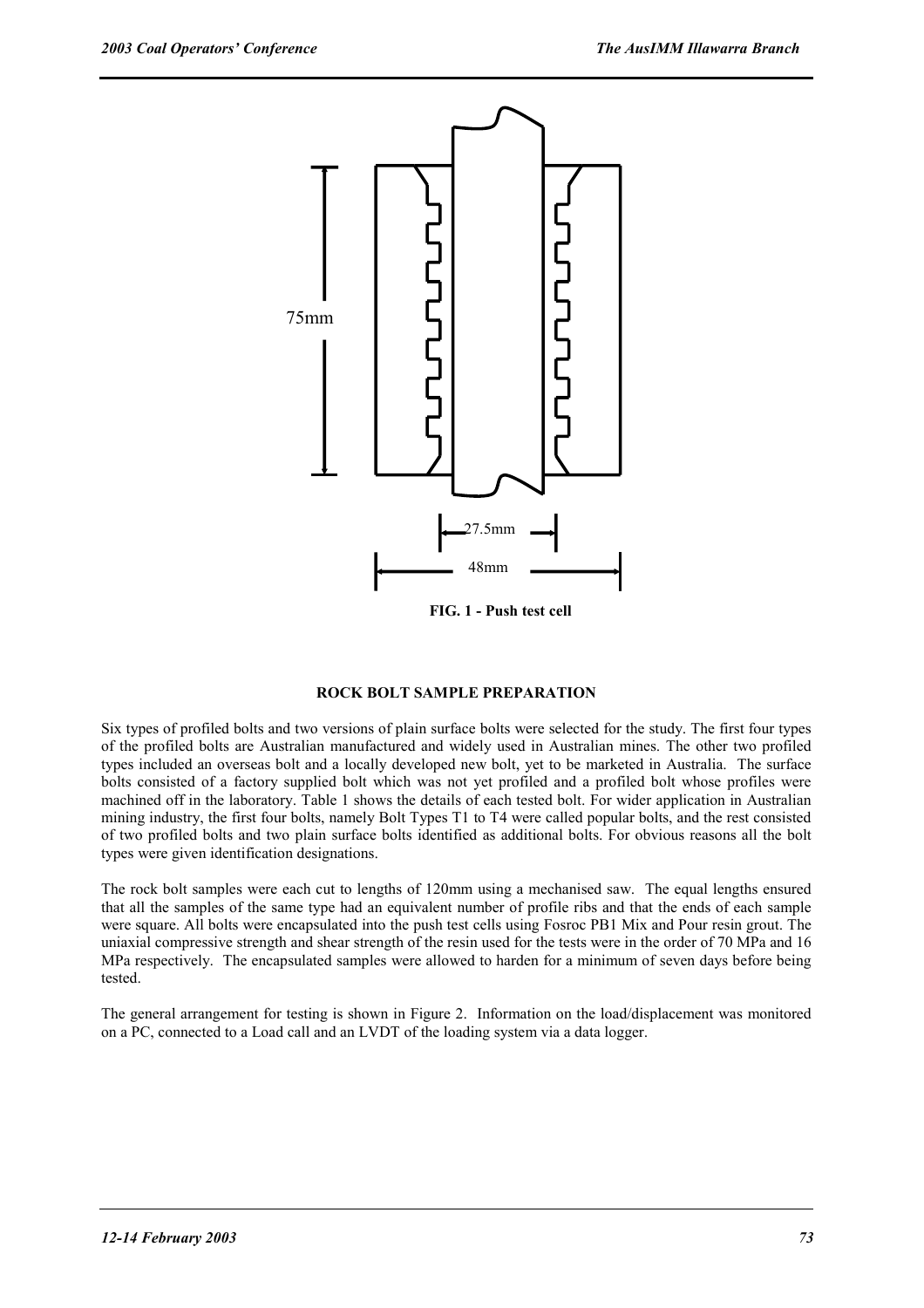



**FIG.2a - Short Encapsulation test arrangement in a compression machine** 

**FIG. 2b - Instrumented push tests arrangement** 

#### **RESULTS AND DISCUSSION**

Load – displacement relationship

Figure 3 shows typical load displacement graphs of testing Type T2 bolts. The figure shows the results of four tests, and demonstrates the repeatability of the tests with a reasonable degree of confidence. Figure 4 shows the combined load displacement graphs of a group of four popular profiled bolts. Clearly, there are differences in the graphs of different bolts and one notable example is that of Bolt Type T3. This bolt had widely spaced profiles, and the peak load occurred at greater displacement than the rest of the bolts. Table 2 shows the details of the test results for the entire profiled and plain surface bolts. These results are the average values for the maximum load, shear strength, and bolt resin interface stiffness values.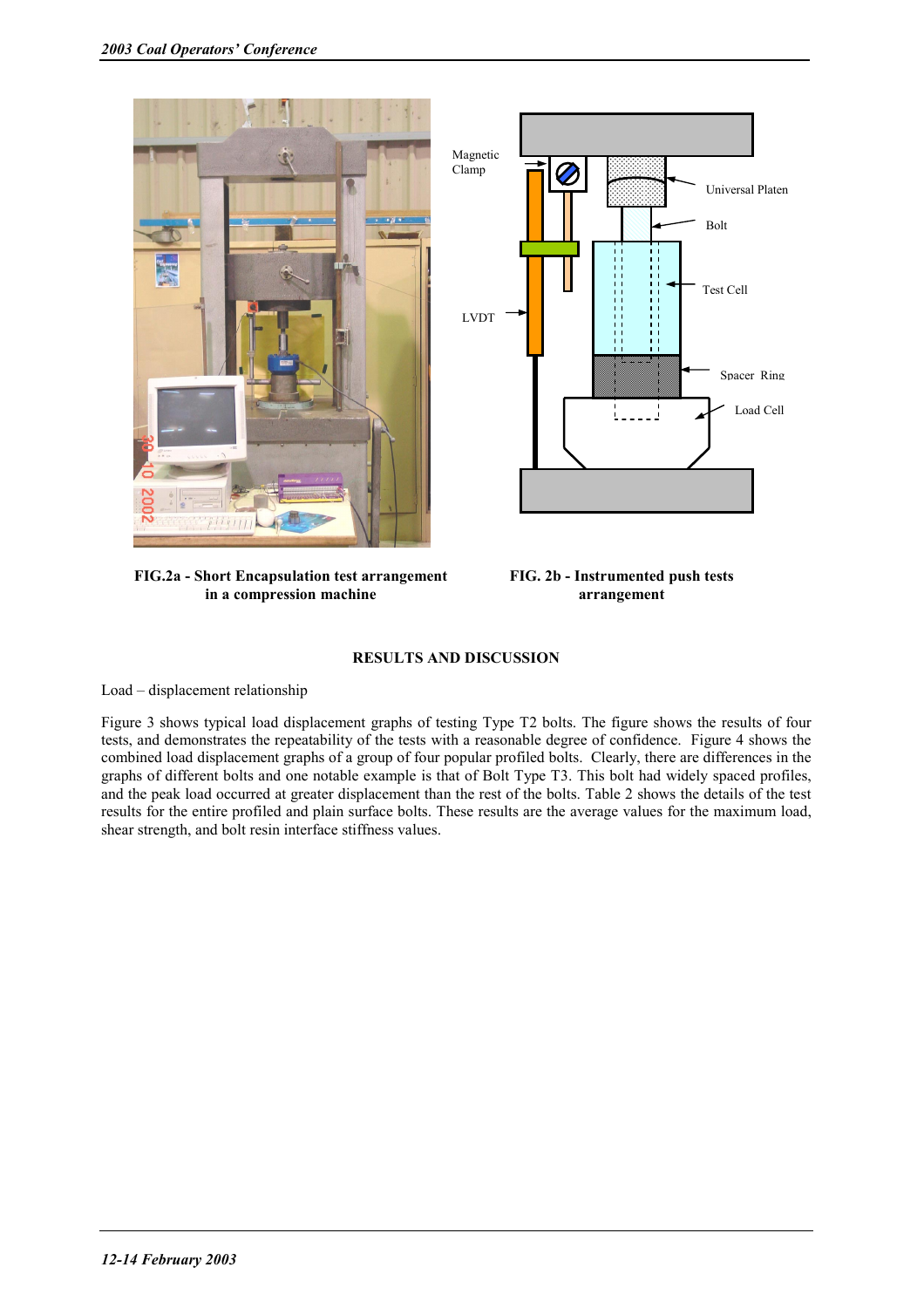|                        | $\overline{T1}$ | T <sub>2</sub> | T3             | T <sub>4</sub> | T <sub>5</sub> | T <sub>6</sub>    | S1 (Rough)                                    | S2(Smooth)                |
|------------------------|-----------------|----------------|----------------|----------------|----------------|-------------------|-----------------------------------------------|---------------------------|
| <b>TYPE</b>            |                 |                |                |                |                |                   |                                               |                           |
| Profile type           | T-Bar           | T-Bar          | T-Bar          | J-Bar          | Thread Bar     | Thread Bar        | Filed (T-Bar)                                 | None                      |
| <b>Profile centres</b> | 12.00mm         | 12.00mm        | 25.00mm        | 12.00mm        | 12.0mm         | 8.0 <sub>mm</sub> | $- -$                                         | $\mathbf{u} = \mathbf{v}$ |
| Profile height         | $1.00$ mm       | $1.60$ mm      | $0.80$ mm      | 1.50mm         | $1.24$ mm      | 1.5mm             | $< 0.1$ mm                                    | 1.6mm                     |
| Profile angle          | $22.5^{\circ}$  | $22.5^{\circ}$ | $22.5^{\circ}$ | $19^\circ$     | $4.8^\circ$    | $8.8^\circ$       | $\mathcal{L}_{\mathcal{F}}$                   |                           |
| Profile top width      | 1.50mm          | $2.00$ mm      | $2.50$ mm      | 1.80mm         | 1.6mm          | 2.0 <sub>mm</sub> | $\overline{a}$                                | $- -$                     |
| Profile base width     | 3.00mm          | 3.50mm         | 5.00mm         | 3.70mm         | 3.8mm          | 3.5mm             | $\mathord{\hspace{1pt}\text{--}\hspace{1pt}}$ | $-\,-$                    |
| <b>Samples</b>         |                 |                |                |                |                |                   |                                               |                           |

**Table 1 - Rock Bolt Specifications**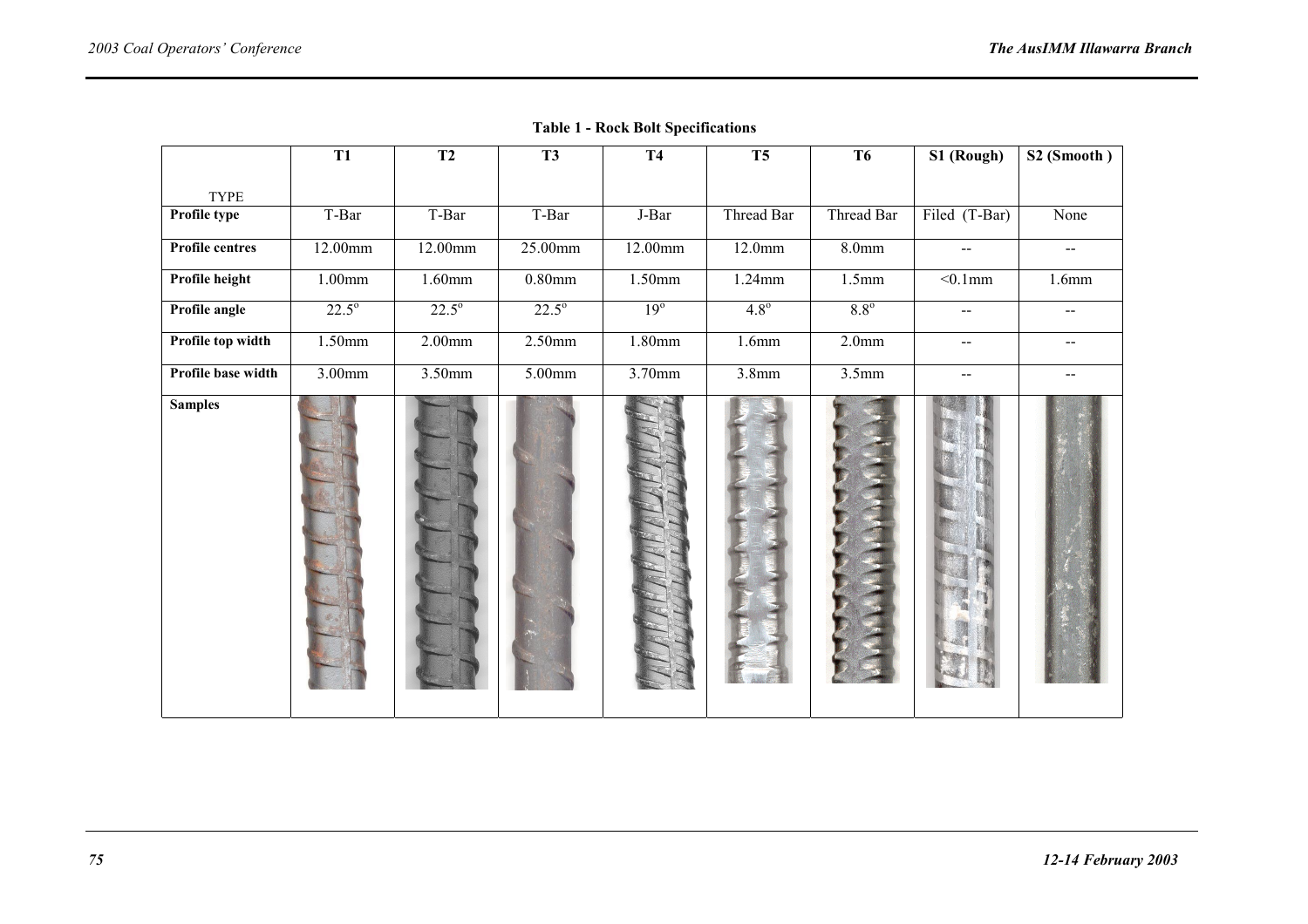| <b>SAMPLE TYPE</b>               | Popular |               |        |        | <b>Additional</b> |        |                     |                         |
|----------------------------------|---------|---------------|--------|--------|-------------------|--------|---------------------|-------------------------|
| <b>Bolt Type</b>                 | T1      | T2            | T3     | T4     | T <sub>5</sub>    | Т6     | S1<br><b>Smooth</b> | S <sub>2</sub><br>Rough |
| Ave Profile Height (mm)          | 0.70    | .40           | 1.20   | 0.70   | 1.24              | 1.12   |                     |                         |
| Ave Profile Spacing (mm)         | 11.00   | 12.00         | 25.00  | 11.00  | 12.00             | 3.00   |                     |                         |
| Ave Max Load (kN)                |         | 117.12 132.56 | 115.11 | 102.09 | 121.32            | 112.79 | 43.59               | 113.64                  |
| Ave Max Displacement (mm)        | 2.51    | 2.54          | 4.03   | 2.05   | 2.09              | 2.37   | 0.57                | 1.01                    |
| Ave Shear Stress Capacity (MPa)  | 22.88   | 25.89         | 22.33  | 19.88  | 25.00             | 21.79  | 8.58                | 22.35                   |
| Average System Stiffness (kN/mm) | 46.72   | 52.27         | 28.59  | 49.75  | 57.94             | 47.59  | 76.47               | 112.40                  |

#### **Table 2 Push test characteristics of different bolts – Average values**

The peak load – displacement performances of various bolts are presented in Figure 5. The highest average peak load of 132.56 kN was that of Bolt Type T2. This was 23% greater than that achieved by the Bolt Type T4 at 102.09 kN. The difference between these two extreme values is attributed to the bolt profile heights.

Examination of the average displacement results achieved by the bolt samples In Figure 6 showed that Bolt Type T3 achieved the highest displacement of 4.03mm. Bolt Type T2 followed this, with 2.54mm. Bolt Type T4 achieved the lowest average displacement with 2.05mm of displacement. Of the additional bolts tested, it was found that the Bolt Type T6 sustained a displacement of 2.37 mm at maximum load, while the newly developed Bolt TypeT5 achieved a displacement of 2.019mm. Rough surfaced Bolt TypeS1 achieved 1.01mm, while smooth surfaced Bolt Type S2 achieved 0.57mm of displacement at maximum load. A comparative study reported by Aziz, Indraratna and Dey (1999) and Aziz (2002) between Bolt Types T1 and T3 and tested under CNS conditions has indicated that Bolt Types T1 and T3 gave similar comparative displacement patterns but at greater displacement ranges. It is thus reasonable to suggest that wider profile bolts can accommodate greater peak load displacement than bolts with closely spaced profiles. This is considered as an advantage for Bolt TypeT3 in accommodating more ground displacement without losing its load transfer capability.

#### **Shear Strength Capacity**

The average shear strength capacities achieved by each bolt type are represented below in Figure 7. It was found that Bolt Type T2 had the highest shear strength capacity of 25.89 MPa. Bolt Type T1 with an average shear strength of 22.88 MPa was 11.63% less then Bolt Type T2. The lowest shear strength value of the popular bolt type was Bolt Type T4 at 19.88 MPa, which was 23.21% less then the shear strength value of Bolt Type T2.

The rough surfaced plain bolt achieved a shear strength capacity of 22.35 MPa, and the smooth plain surface bolt achieved 7.71MPa, which was a large drop in the shear strength values with respect to rough surfaced plain bolt. Bolt Type T5 achieved 25.17 MPa, which was fractionally less than Bolt Type T2, while the overseas manufactured Bolt Type T6 with 21.76 MPa achieved a shear strength capacity 15.95% less then Bolt Type T2.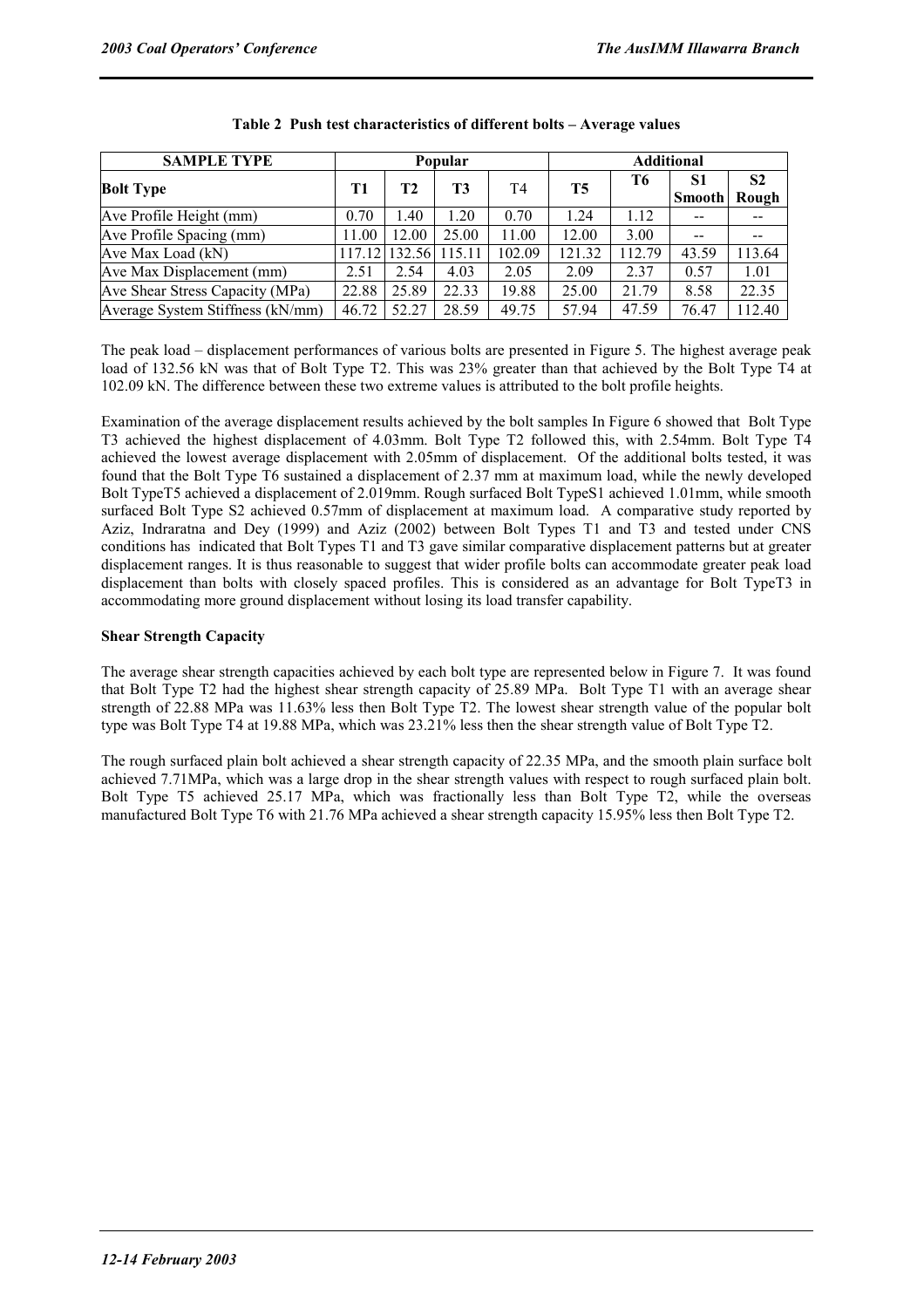

**Fig 3 – Load versus displacement values of Bolt T2** 



**FIG. 4- load displacement profiles of four popular profiled bolts** 



**FIG. 5 - Average peak load of all the bolts**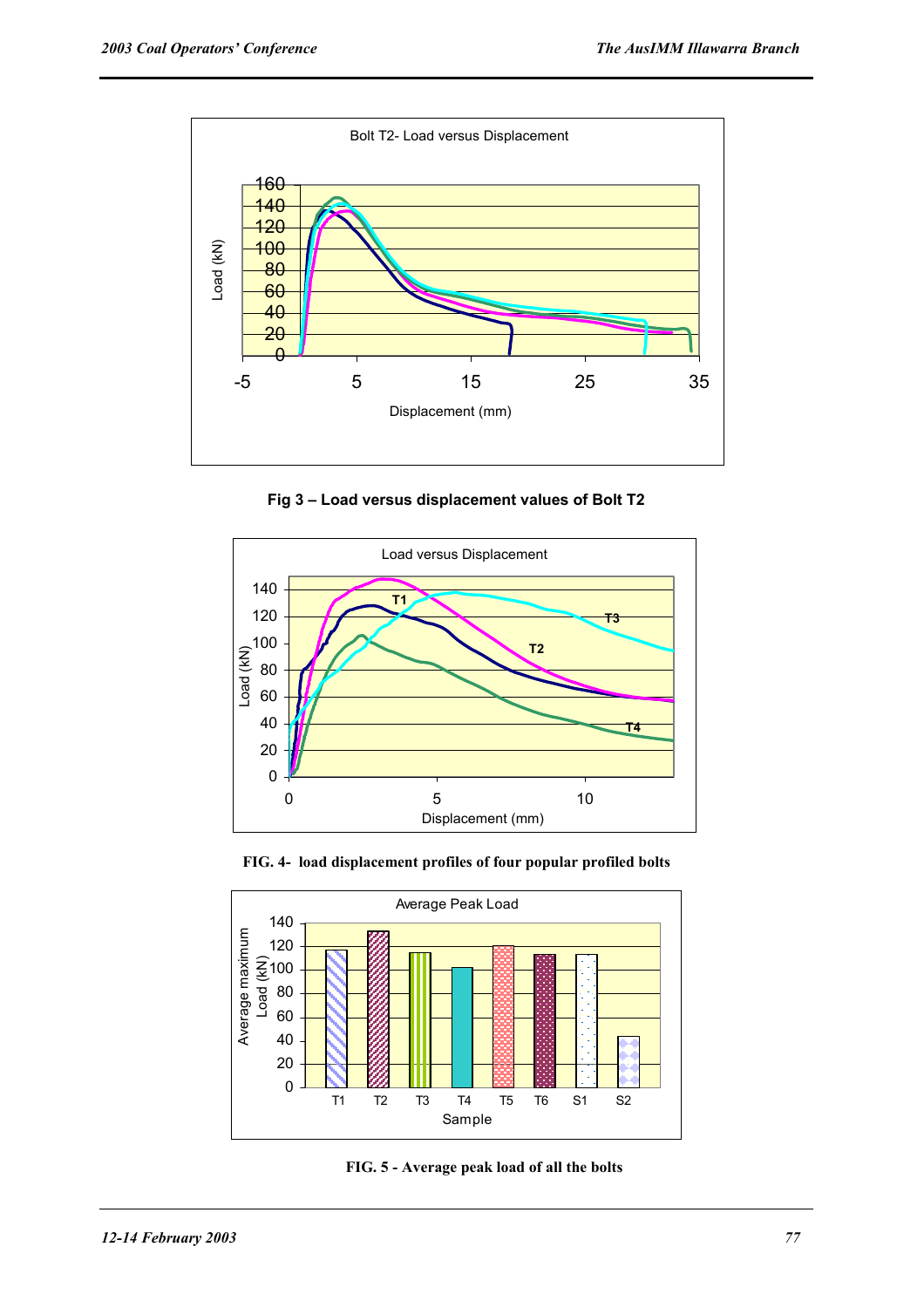

**FIG. 6 - Displacement at peak load of all bolts** 



**FIG. 7 - Average shear strength capacity** 

#### **System Stiffness**

The system stiffness is the gradient of the maximum load sustained by a bolt to the displacement at the maximum load of a fully encapsulated bolt. Expressed in kN/mm the average system stiffness for each bolt type is shown in Table 2. It is interesting to note that both smooth surfaced bolts were stiffer than the profiled bolts, however this does not mean that the plain surfaced bolts have greater load transfer capacity as the displacement at peak load was very minimal.

#### **LOAD TRANSFER AND PROFILE DESIGN**

#### **Bolt Surface / Resin Interaction**

Almost all the load transfer capacity between encapsulation resin and the bolt can be accepted as being attributed to the frictional effect. The level of the frictional force is dependent upon the confining pressure. The magnitude of the changes in peak shear strength with respect to applied normal load is shown Figure 8. The graph indicates that there is an insignificant degree of cohesion bonding between the bolt surface and the resin when the vertical load approaches zero. Figure 9 demonstrates the separation of the resin from a bolt when the cast resin was sawed axially and both halves of the resin shell came off clean from the bolt. In summary the load transfer capacity of the resin /bolt interface is a function of the applied normal load alone.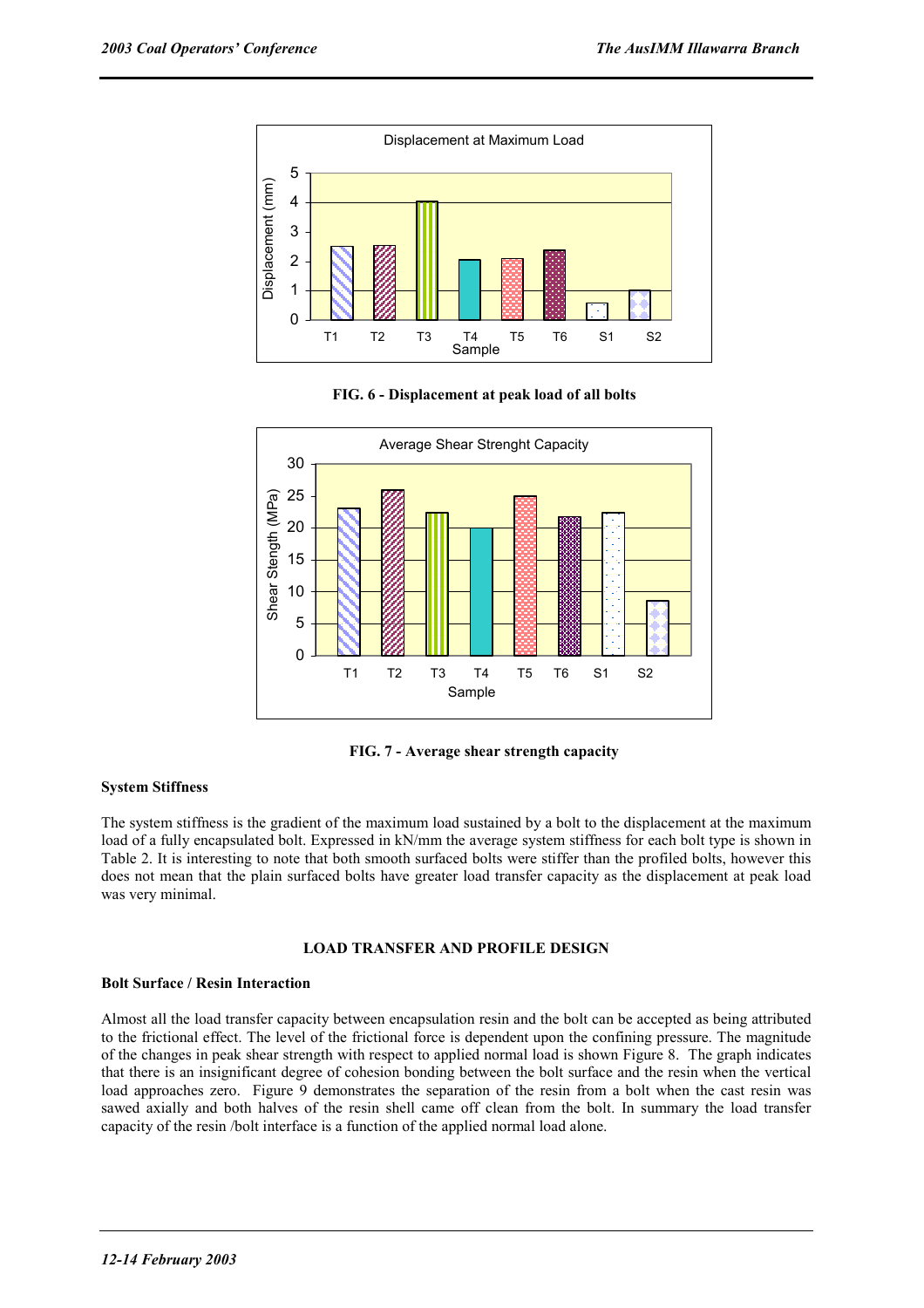



**FIG. 8 - Resin /Bolt load shear strength under Various normal confining pressures** 

**FIG. 9 - Resin bolt separation after Post encapsulation** 

#### **Profile Spacing**

Examination of the average bolt profile spacings, outline in Table 1, found that Bolt Type T3 had the greatest profile spacing with 25mm between profile centres. Bolt Type T2 had a profile spacing approximately half that of Bolt Type T3 with 12mm, while both Bolt Type T1 and Bolt Type T4 had spacings of 11mm. The latter product had a design that is called an overlapped design that produced a general reduction in the effective shearing surface of the bolt. Bolt Type T3 design produced a bolt with a reduced circumferential profile length resulting from the absence of a central spine or 'flash'. As can be seen from Figure 4, it was evident that the displacement required for Bolt Type T3, to achieve maximum load, was approximately 53% greater than the displacement of Bolt Type T1 and Bolt Type T4 whereas Bolt Type T2 had a peak load displacement of approximately 40%. From this it was evident that an increase in profile spacing has resulted in an increase in the displacement at maximum peak load. The increased displacement required to achieve maximum load resulted in a lower system stiffness of the bolt type.

#### **Profile Height**

Testing of Bolt Types T3 and T1 were used to examine the effect of profile height on the shear strength capacity across the bolt resin interface. Bolt TypesT1 and T3 were of the same "T"Bolt design, possessing similar profile spacings, but had different profile heights. As outlined in Table 1Bolt Type T3 had a profile height of 1.4mm, while T1 had a height of 0.8mm. However, both Bolt Types T3 and T1 achieved shear strength capacities of 25.89 MPa and 22.88MPa respectively. Bolt Type T2 achieved a greater shear strength capacity compared to Bolt Type T1. These results are reflected in Figure 6, which represents typical load displacement performances of Bolt Type T1 and Bolt Type T2 respectively.

#### **Bolt Surface Condition**

The load displacement shown in Figure 5 clearly indicates that the increase in roughness of the plain surface of the bolt has greatly influenced the shear strength capacity of the bolt. The rough finish of the bolt surface allowed additional grip to be provided between the bolt and resin interface and this reinforces the belief that rusted bolts have greater load transfer capability than a clean bolt of the same type.

#### **PRE AND POST FAILURE BEHAVIOUR**

Pre and post failure curves obtained for all the profiled bolt types show that, common to all the bolts tested, the average displacement at peak load occurred at approximately 34% of the profile spacing as shown in Figure 4. The peak load displacement of 34% is almost 50% of the values obtained by Aziz (2002), when examining the load transfer of Bolt Types T1 and T 3 bolts under Constant Normal Stiffness condition and that clearly demonstrates the influence of test technique on the result outcome.